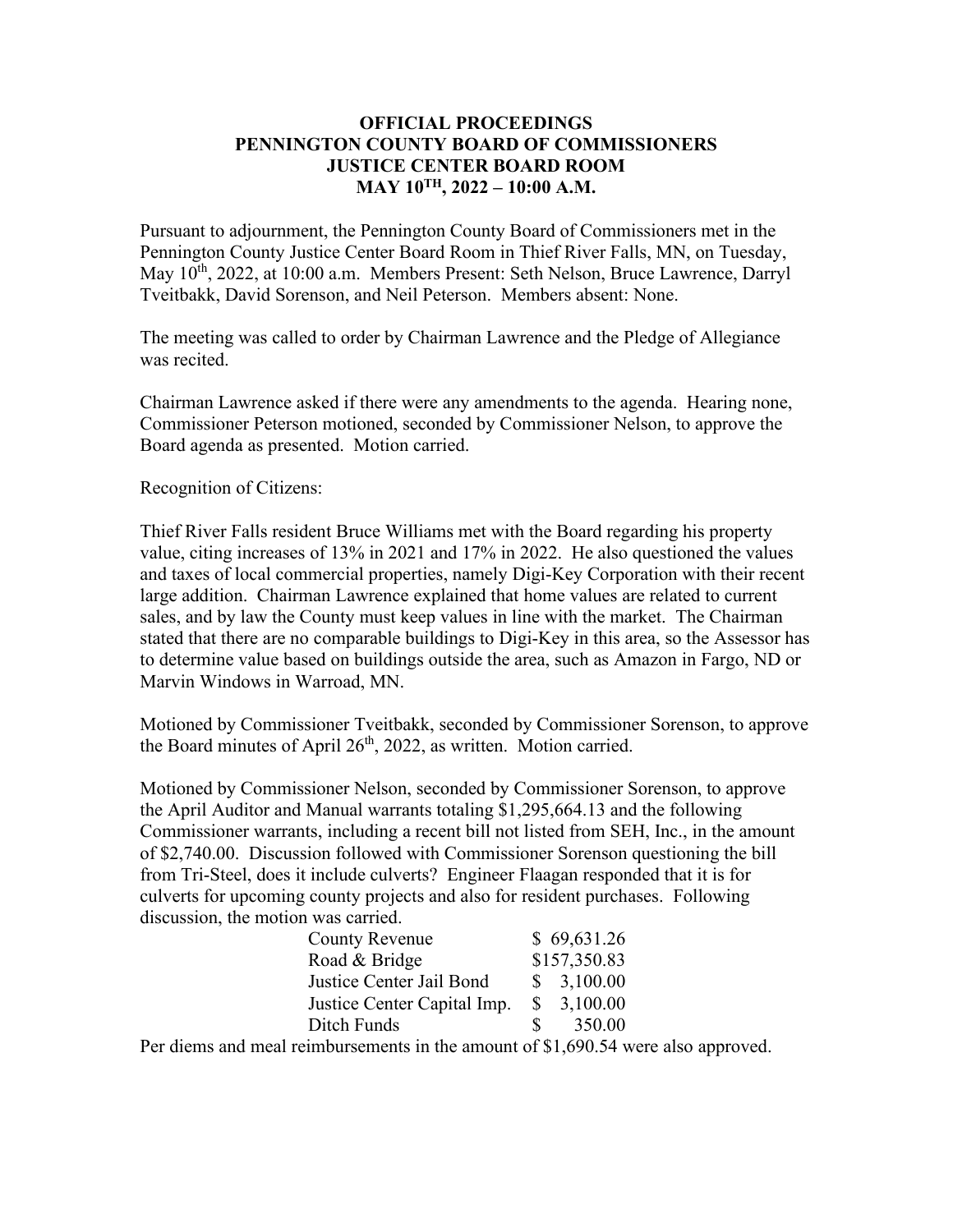Human Services Director Julie Sjostrand met with the Board regarding provided health care services for 2023 and provided two resolutions for their consideration.

The following resolution was introduced by Commissioner Tveitbakk and was seconded by Commissioner Sorenson. Discussion followed with Commissioner Peterson questioning PrimeWest's services. Ms. Sjostrand responded that PrimeWest Health doesn't offer services here, but they do in the Region 2 area, so they are compared to in the RFP process. Hearing no further discussion, the motion was carried.

#### **RESOLUTION**

**WHEREAS**, the Minnesota Department of Human Services (DHS) has published a Request for Proposals(RFPs) to provide health care services to recipients of Seniors MCO in eighty (80) Minnesota counties including Pennington County; and,

**WHEREAS**, DHS has requested County evaluations and recommendations regarding the RFP proposals from each respective county; and

**WHEREAS**, Blue Plus, PrimeWest Health, Medica, UCare and UnitedHealthcare submitted proposals to provide managed health care services in Pennington County; and,

**WHEREAS**, Pennington County Human Services has reviewed and evaluated the proposals; and,

**WHEREAS**, Blue Plus, UCare and Medica have submitted proposals suitable to meet our needs.

**THEREFORE, BE IT RESOLVED,** that the Pennington County Board of Commissioners supports the recommendation of Pennington County Human Services approving Blue Plus, UCare and Medica as Managed Care Organization(s) (MCO(s)) providing managed health care services in Pennington County.

The following resolution was introduced by Commissioner Nelson, seconded by Commissioner Sorenson, and upon vote was unanimously carried.

### **RESOLUTION**

**WHEREAS**, the Minnesota Department of Human Services (DHS) has published a Request for Proposals (RFPs) to provide health care services to recipients of SNBC MCO in eighty (80) Minnesota counties including Pennington County; and,

**WHEREAS**, DHS has requested County evaluations and recommendations regarding the RFP proposals from each respective county; and,

**WHEREAS**, PrimeWest, UCare, Medica and UnitedHealthcare submitted proposals to provide managed health care services in Pennington County; and,

**WHEREAS**, Pennington County Human Services has reviewed and evaluated the proposals; and,

**WHEREAS**, UCare has submitted proposals suitable to meet our needs.

**THEREFORE, BE IT RESOLVED,** that the Pennington County Board of Commissioners supports the recommendation of Pennington County Human Services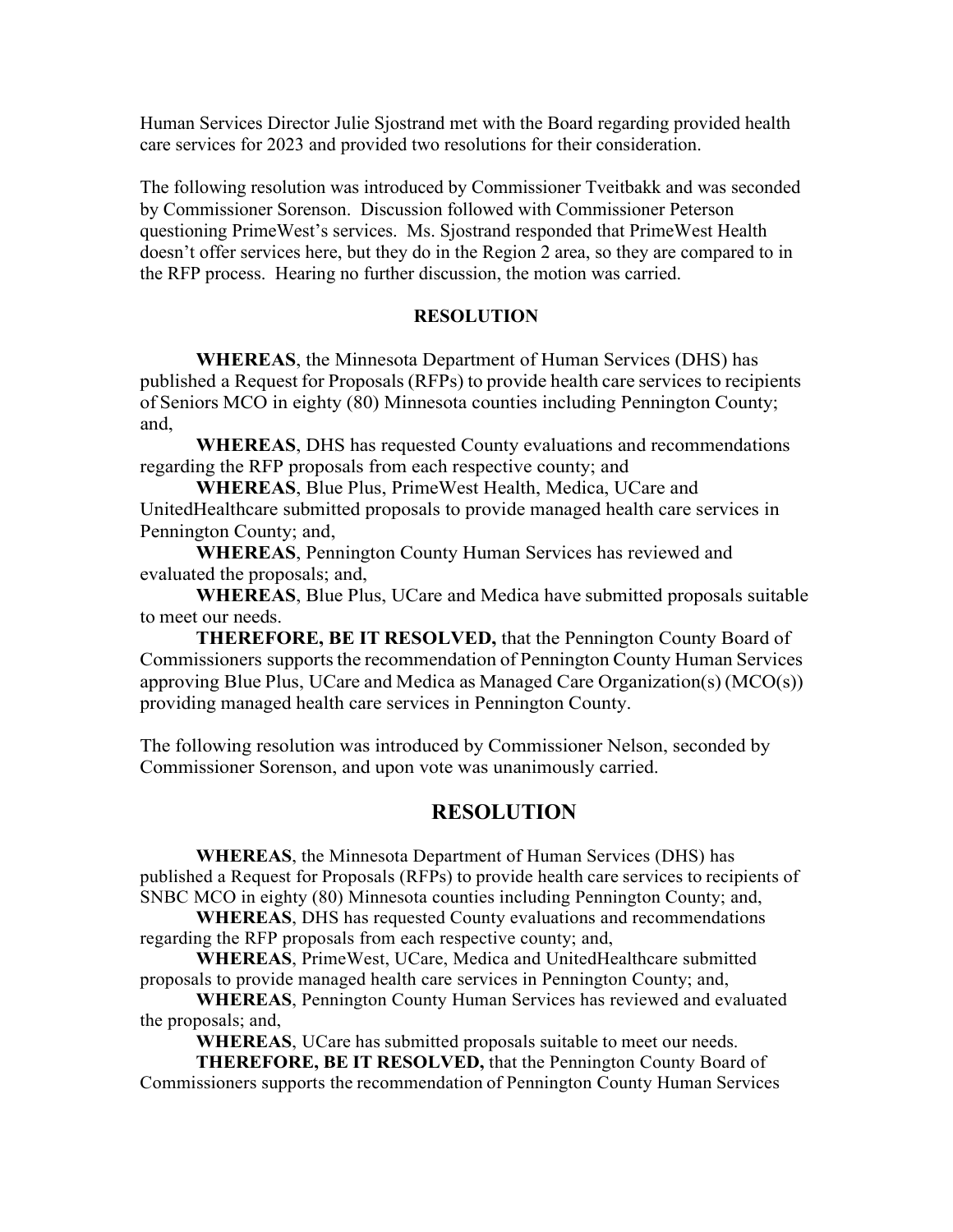approving UCare as Managed Care Organization (MCO) providing managed health care services in Pennington County

Emergency Management Director Erik Beitel and County Engineer Mike Flaagan presented an update on recent flooding and stated that preliminary damage assessments from flooding and riverside erosion are between \$1.2 million and \$2 million, with some homes very threatened due to riverbank erosion.

Engineer Flaagan reported that almost all roads in the county that were closed due to flood damage have been reopened, with the exception of one in Wyandotte township where a culvert and crossing were completely washed out.

Mr. Beitel has contacted the townships about damage reimbursements available and to begin their processes asap. It was noted that some affected culverts may have been county-installed and may be the county's responsibility to repair. Securing contractors for such repair will be difficult due to 2022 contracted work.

Mr. Beitel discussed the state and federal thresholds for emergency declaration and assistance. He recommended that the Board talk to our legislators regarding area damages. He noted that damages to agricultural areas have yet to be assessed, and that could have a large affect to our overall damage assessment.

County Engineer Mike Flaagan presented the following items:

The Highway Department Annual Report is ready and will be on the county website soon, and he plans to present it at the next Board meeting.

Motioned by Commissioner Peterson, seconded by Commissioner Tveitbakk, to approve an agreement with Houston Engineering, Inc. to survey approximately 6 miles of J.D. #30 via drone at a cost of \$3,893.48, to be funded by the Thief River One Watershed, One Plan. Motion carried.

Motioned by Commissioner Nelson, seconded by Commissioner Sorenson, to approve a Master Partnership Contract with MnDOT effective July  $1<sup>st</sup>$ , 2022, to June 30<sup>th</sup>, 2027, and the following, related resolution. Motion carried.

# **Master Partnership Contract Resolution**

**WHEREAS**, The Minnesota Dept. of Transportation wishes to cooperate closely with local units of government to coordinate the delivery of transportation services and maximize the efficient delivery of such services at all levels of government; and

**WHEREAS**, MnDOT and local governments are authorized by Minnesota Statutes, Sections 471.59, 174.02, and 161.20, to undertake collaborative efforts for the design, construction, maintenance and operation of state and local roads; and,

**WHEREAS,** the parties wish to be able to respond quickly and efficiently to such opportunities for collaboration, and have determined that having the ability to write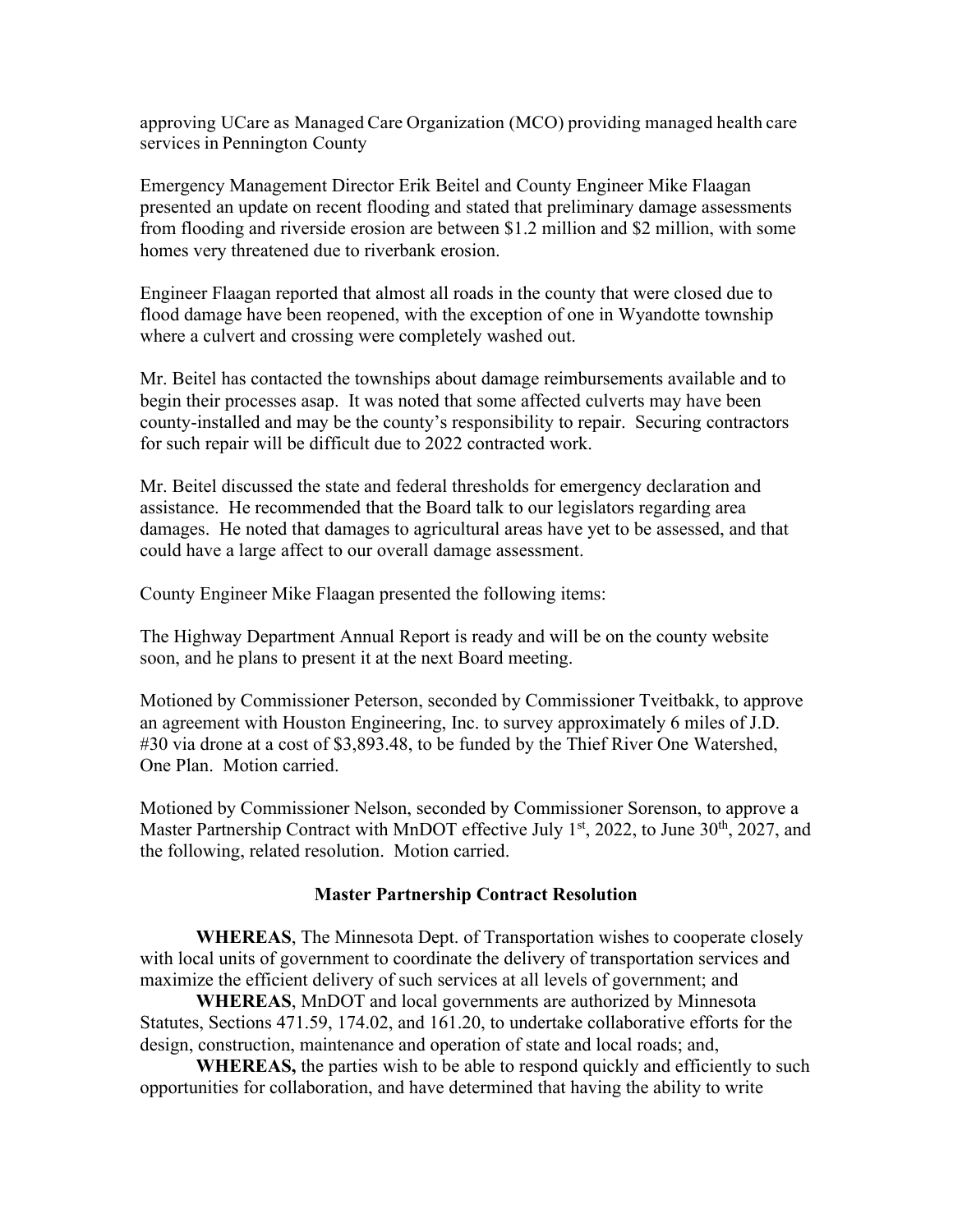"work orders" against a master contract would provide the greatest speed and flexibility in responding to identified needs.

## **THEREFORE, BE IT RESOLVED**:

- 1. That the County of Pennington enter in a Master Partnership Contract with the Minnesota Department of Transportation, a copy of which was before the Pennington County Board.
- 2. That the proper County officers are authorized to execute such contract, and any amendments thereto.
- 3. That the County Engineer is authorized to negotiate work order contracts pursuant to the Master Contract, which work order contracts may provide for payment to or from MnDOT, and that the County Engineer may execute such work order contracts on behalf of the County of Pennington without further approval by this Board.

Motioned by Commissioner Peterson, seconded by Commissioner Sorenson, to approve an FMLA request for an employee of the Pennington County Highway Department. Motion carried.

Motioned by Commissioner Peterson, seconded by Commissioner Nelson, to approve the Pennington County Five-Year Road & Bridge Plan for years 2022-2026 as presented at the Public Hearing held at 8:30 a.m. today, with the addition of one item to year 2026: regrading of CSAH#22 from CSAH #3 to the Red Lake County line. Motion carried.

Motioned by Commissioner Peterson, seconded by Commissioner Sorenson, to approve a contract with the Pennington County SWCD regarding cost-share funding for CD#96 (CP57-22-07) through the Red Lake River 1W1P in the amount of \$20,306.88. Motion carried.

Engineer Flaagan said the highway dept. is receiving some complaints regarding gravel road conditions this spring. He stated they are working on them as the weather and conditions allow for it. He asks that the public be careful on the gravel roads as they are soft and rough due to the spring and weather events.

County Sheriff Ray Kuznia presented the following LEC items:

Motioned by Commissioner Tveitbakk, seconded by Commissioner Nelson, to approve a Contract Agreement between the Pennington County Sheriff's Office and Negen's Investigative Services for P.R.E.A. Auditing Services at a cost of \$75.00/hour, not to exceed \$4,000 in total. Discussion followed with the Sheriff noting this audit is federally mandated. Hearing no further discussion, the motion was carried.

Motioned by Commissioner Sorenson, seconded by Commissioner Tveitbakk, to approve a subscription agreement for Peace Officer Accredited Training Online (PATROL) at a cost of \$90.00/officer/year; to be paid from the Sheriff's training budget. Motion carried. The Sheriff noted that all licensed officers must do annual training to remain licensed, and this is a very affordable option for our Deputies.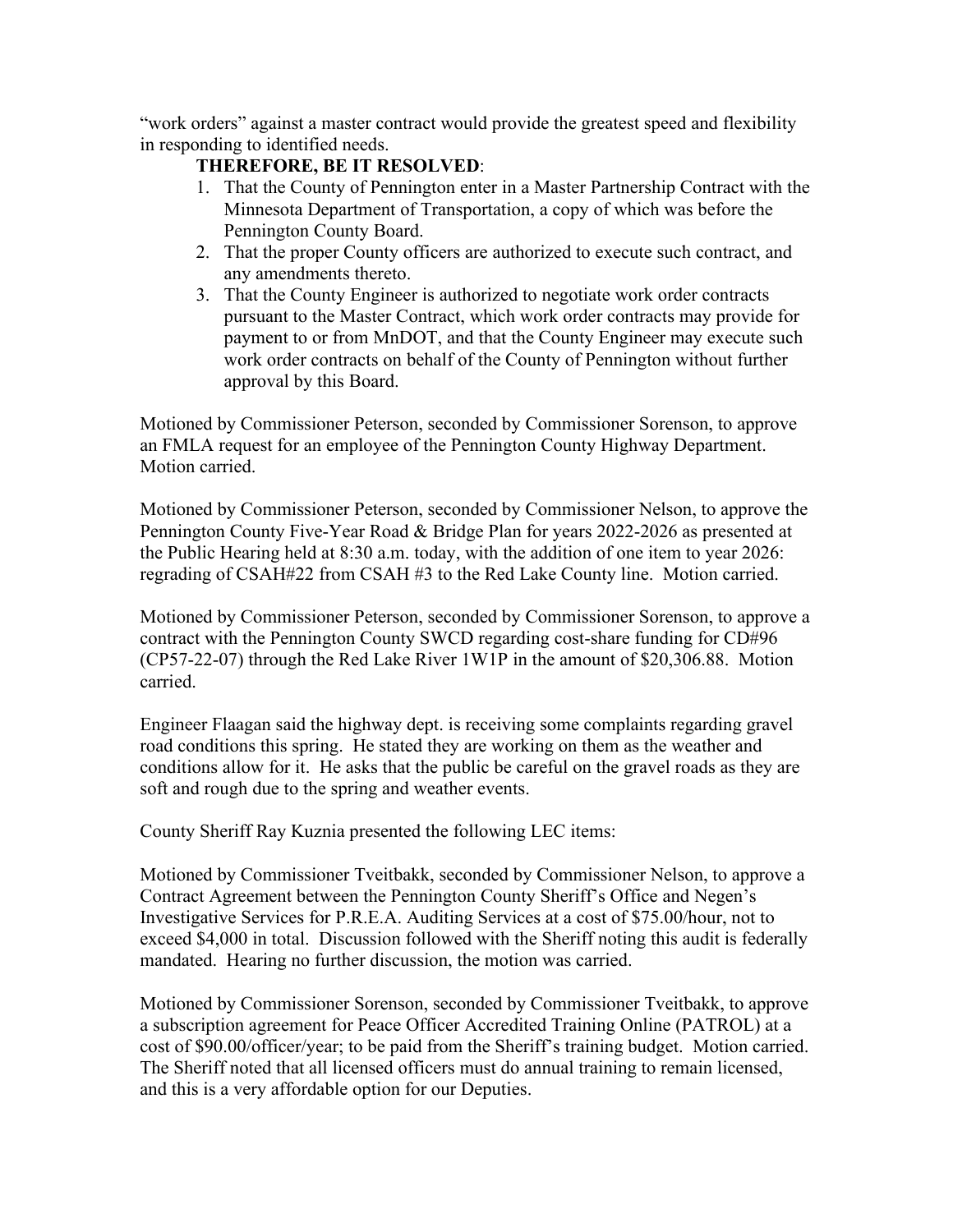Motioned by Commissioner Tveitbakk, seconded by Commissioner Peterson, to approve the transfer of Patricia Braaten from Full-Time Corrections Officer to Jail Sergeant effective May 11<sup>th</sup>, 2022. Motion carried.

Motioned by Commissioner Sorenson, seconded by Commissioner Tveitbakk, to approve the transfer of Heather Borgen from Full-Time Corrections Officer to Jail Sergeant effective May  $11^{th}$ , 2022. Motion carried.

Sheriff Kuznia noted that Deputy Sheriff David Lovly has accepted a position at NCTC, but if possible, he would like to remain on the force as a Part-Time Deputy Sheriff. A current Deputy Sheriff will be moved into the Drug Task Force officer position, creating a Deputy vacancy. Motioned by Commissioner Peterson, seconded by Commissioner Sorenson, to authorize the Sheriff Kuznia to advertise/post for a Full-Time Deputy Sheriff. Motion carried.

Sheriff Kuznia informed the Board that he will not be seeking re-election and presented his letter of resignation effective January  $3<sup>rd</sup>$ , 2023. He is proud of the status of the Law Enforcement Center and his current staff, and he feels confident of it moving into the future. He has enjoyed his 35-year career, which was spent in entirety with Pennington County. Motioned by Commissioner Tveitbakk, seconded by Commissioner Peterson, to accept the letter of resignation of County Sheriff Raymond Kuznia effective January  $3<sup>rd</sup>$ , 2023. Motion carried. The Board thanked Mr. Kuznia for his service to the county as both a Deputy and County Sheriff and wishes him well in his retirement to come.

County Auditor-Treasurer Items:

Motioned by Commissioner Nelson, seconded by Commissioner Sorenson, to approve a 2022-2026 Tax Abatement Program for residential homes in the City of Thief River Falls (see 04/12/22 Board minutes for detail) as discussed in a Public Hearing held at 9:30 a.m. today in the Justice Center Board Room. Motion carried.

County Coordinator Items:

County Coordinator Kevin Erickson opened discussion on a 'Community Strong Task Force Committee'. Commissioner Nelson stated that local entities created the task force to improve communication and systems for the mental health and well-being of our people, especially our youth. He would like to serve on the committee and requested an appointment retroactive to January 2022. Motioned by Commissioner Peterson, seconded by Commissioner Sorenson, to add the Community Strong Task Force to the list of approved committees and to appoint Commissioner Nelson to the Community Strong Task Force Committee effective January 2022. Motion carried.

Motioned by Commissioner Tveitbakk, seconded by Commissioner Nelson, to reapprove termination of the Professional Service Agreement between Pennington County and Todd & Diane Sundby, DBA Sundby Cleaning, effective June 30<sup>th</sup>, 2022. It was noted that a termination notice effective April  $30<sup>th</sup>$ , 2022 was sent prior but was never